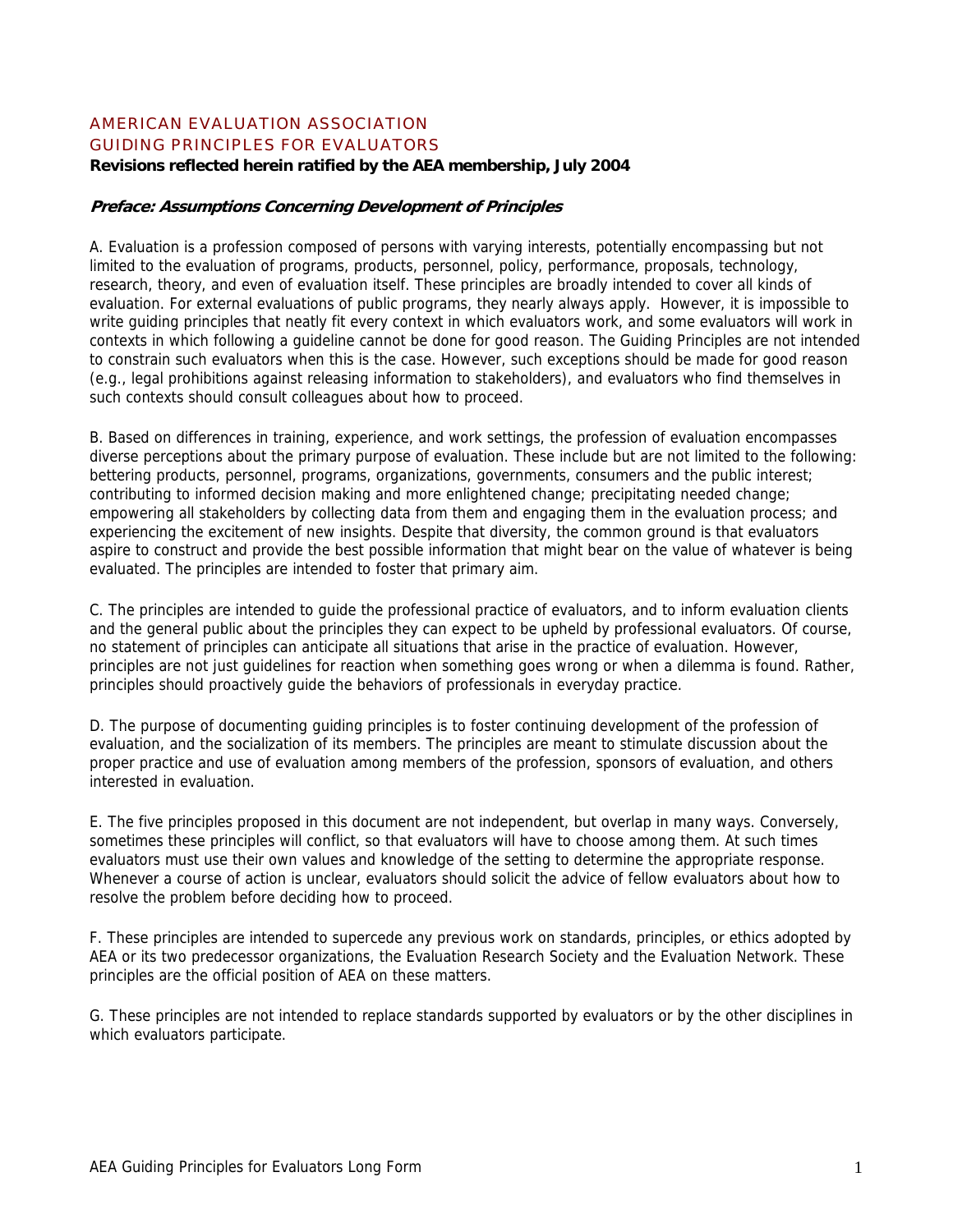H. Each principle is illustrated by a number of statements to amplify the meaning of the overarching principle, and to provide guidance for its application. These illustrations are not meant to include all possible applications of that principle, nor to be viewed as rules that provide the basis for sanctioning violators.

I. These principles were developed in the context of Western cultures, particularly the United States, and so may reflect the experiences of that context. The relevance of these principles may vary across other cultures, and across subcultures within the United States.

J. These principles are part of an evolving process of self-examination by the profession, and should be revisited on a regular basis. Mechanisms might include officially-sponsored reviews of principles at annual meetings, and other forums for harvesting experience with the principles and their application. On a regular basis, but at least every five years, these principles ought to be examined for possible review and revision. In order to maintain association-wide awareness and relevance, all AEA members are encouraged to participate in this process.

## **The Principles**

**A. Systematic Inquiry:** Evaluators conduct systematic, data-based inquiries.

1. To ensure the accuracy and credibility of the evaluative information they produce, evaluators should adhere to the highest technical standards appropriate to the methods they use.

2. Evaluators should explore with the client the shortcomings and strengths both of the various evaluation questions and the various approaches that might be used for answering those questions.

3. Evaluators should communicate their methods and approaches accurately and in sufficient detail to allow others to understand, interpret and critique their work. They should make clear the limitations of an evaluation and its results. Evaluators should discuss in a contextually appropriate way those values, assumptions, theories, methods, results, and analyses significantly affecting the interpretation of the evaluative findings. These statements apply to all aspects of the evaluation, from its initial conceptualization to the eventual use of findings.

**B. Competence:** Evaluators provide competent performance to stakeholders.

1. Evaluators should possess (or ensure that the evaluation team possesses) the education, abilities, skills and experience appropriate to undertake the tasks proposed in the evaluation.

2. To ensure recognition, accurate interpretation and respect for diversity, evaluators should ensure that the members of the evaluation team collectively demonstrate cultural competence. Cultural competence would be reflected in evaluators seeking awareness of their own culturally-based assumptions, their understanding of the worldviews of culturally-different participants and stakeholders in the evaluation, and the use of appropriate evaluation strategies and skills in working with culturally different groups. Diversity may be in terms of race, ethnicity, gender, religion, socio-economics, or other factors pertinent to the evaluation context.

3. Evaluators should practice within the limits of their professional training and competence, and should decline to conduct evaluations that fall substantially outside those limits. When declining the commission or request is not feasible or appropriate, evaluators should make clear any significant limitations on the evaluation that might result. Evaluators should make every effort to gain the competence directly or through the assistance of others who possess the required expertise.

4. Evaluators should continually seek to maintain and improve their competencies, in order to provide the highest level of performance in their evaluations. This continuing professional development might include formal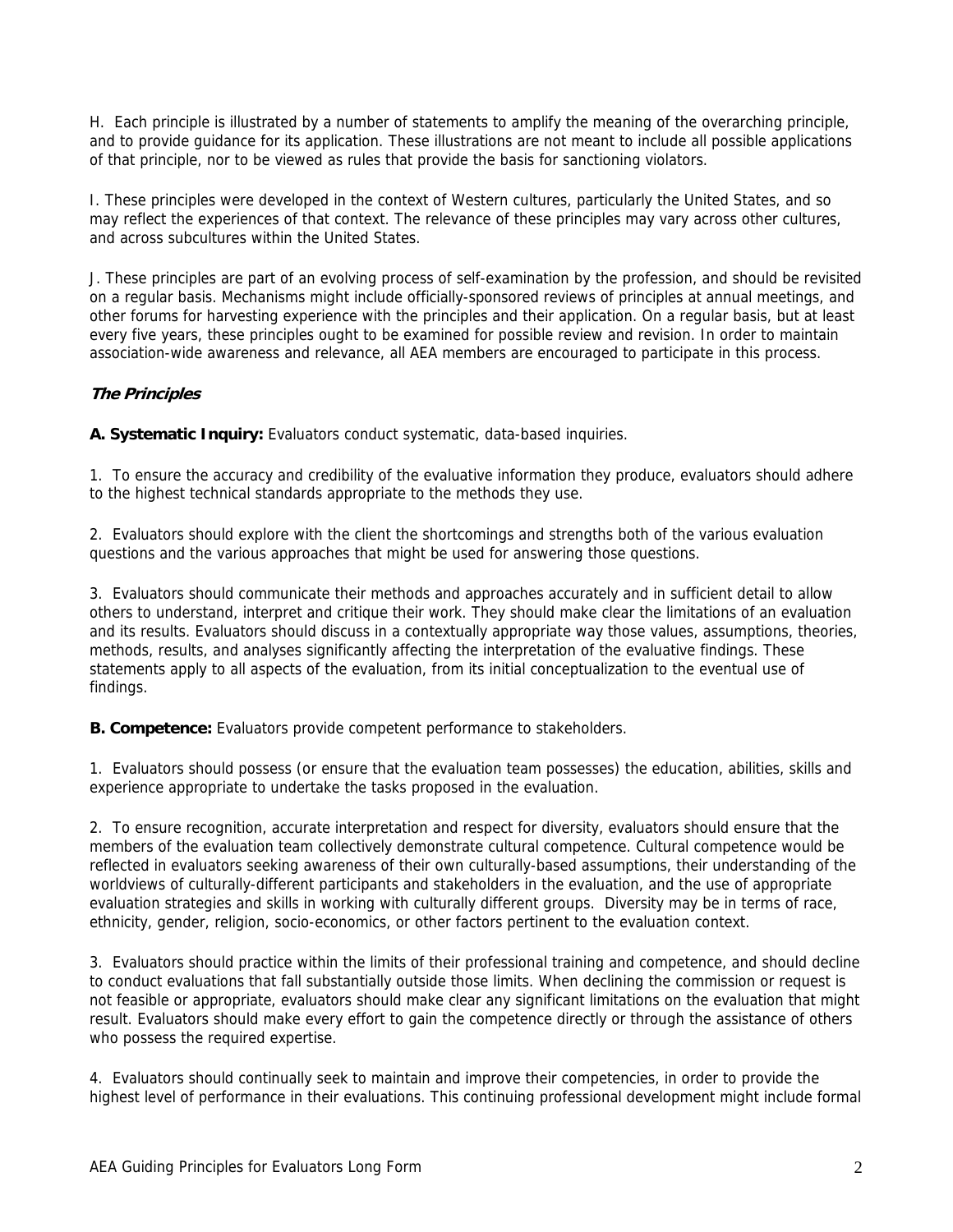coursework and workshops, self-study, evaluations of one's own practice, and working with other evaluators to learn from their skills and expertise.

**C. Integrity/Honesty:** Evaluators display honesty and integrity in their own behavior, and attempt to ensure the honesty and integrity of the entire evaluation process.

1. Evaluators should negotiate honestly with clients and relevant stakeholders concerning the costs, tasks to be undertaken, limitations of methodology, scope of results likely to be obtained, and uses of data resulting from a specific evaluation. It is primarily the evaluator's responsibility to initiate discussion and clarification of these matters, not the client's.

2. Before accepting an evaluation assignment, evaluators should disclose any roles or relationships they have that might pose a conflict of interest (or appearance of a conflict) with their role as an evaluator. If they proceed with the evaluation, the conflict(s) should be clearly articulated in reports of the evaluation results.

3. Evaluators should record all changes made in the originally negotiated project plans, and the reasons why the changes were made. If those changes would significantly affect the scope and likely results of the evaluation, the evaluator should inform the client and other important stakeholders in a timely fashion (barring good reason to the contrary, before proceeding with further work) of the changes and their likely impact.

4. Evaluators should be explicit about their own, their clients', and other stakeholders' interests and values concerning the conduct and outcomes of an evaluation.

5. Evaluators should not misrepresent their procedures, data or findings. Within reasonable limits, they should attempt to prevent or correct misuse of their work by others.

6. If evaluators determine that certain procedures or activities are likely to produce misleading evaluative information or conclusions, they have the responsibility to communicate their concerns and the reasons for them. If discussions with the client do not resolve these concerns, the evaluator should decline to conduct the evaluation. If declining the assignment is unfeasible or inappropriate, the evaluator should consult colleagues or relevant stakeholders about other proper ways to proceed. (Options might include discussions at a higher level, a dissenting cover letter or appendix, or refusal to sign the final document.)

7. Evaluators should disclose all sources of financial support for an evaluation, and the source of the request for the evaluation.

**D. Respect for People**: Evaluators respect the security, dignity and self-worth of respondents, program participants, clients, and other evaluation stakeholders.

1. Evaluators should seek a comprehensive understanding of the important contextual elements of the evaluation. Contextual factors that may influence the results of a study include geographic location, timing, political and social climate, economic conditions, and other relevant activities in progress at the same time.

2. Evaluators should abide by current professional ethics, standards, and regulations regarding risks, harms, and burdens that might befall those participating in the evaluation; regarding informed consent for participation in evaluation; and regarding informing participants and clients about the scope and limits of confidentiality.

3. Because justified negative or critical conclusions from an evaluation must be explicitly stated, evaluations sometimes produce results that harm client or stakeholder interests. Under this circumstance, evaluators should seek to maximize the benefits and reduce any unnecessary harms that might occur, provided this will not compromise the integrity of the evaluation findings. Evaluators should carefully judge when the benefits from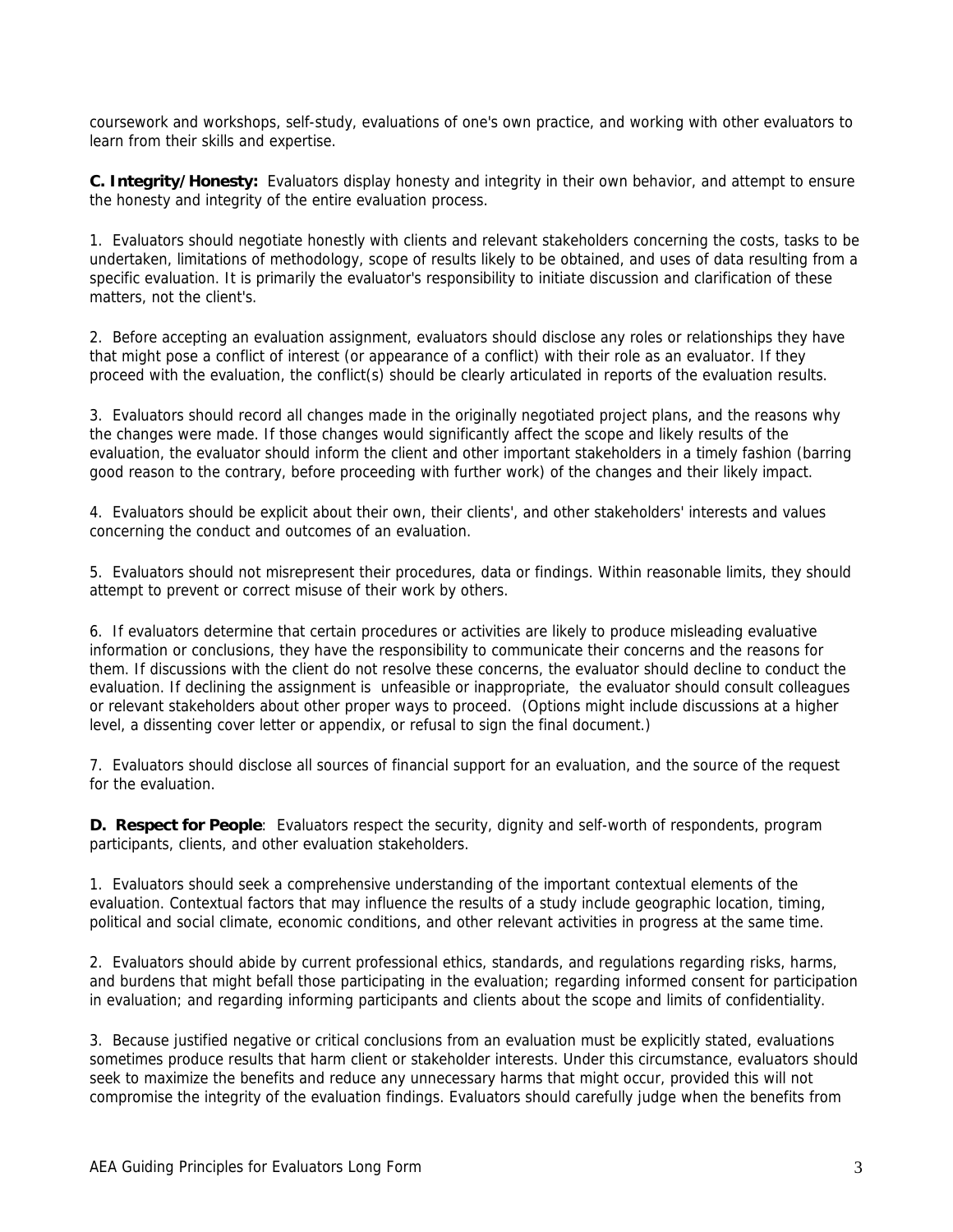doing the evaluation or in performing certain evaluation procedures should be foregone because of the risks or harms. To the extent possible, these issues should be anticipated during the negotiation of the evaluation.

4. Knowing that evaluations may negatively affect the interests of some stakeholders, evaluators should conduct the evaluation and communicate its results in a way that clearly respects the stakeholders' dignity and self-worth.

5. Where feasible, evaluators should attempt to foster social equity in evaluation, so that those who give to the evaluation may benefit in return. For example, evaluators should seek to ensure that those who bear the burdens of contributing data and incurring any risks do so willingly, and that they have full knowledge of and opportunity to obtain any benefits of the evaluation. Program participants should be informed that their eligibility to receive services does not hinge on their participation in the evaluation.

6. Evaluators have the responsibility to understand and respect differences among participants, such as differences in their culture, religion, gender, disability, age, sexual orientation and ethnicity, and to account for potential implications of these differences when planning, conducting, analyzing, and reporting evaluations.

**E. Responsibilities for General and Public Welfare:** Evaluators articulate and take into account the diversity of general and public interests and values that may be related to the evaluation.

1. When planning and reporting evaluations, evaluators should include relevant perspectives and interests of the full range of stakeholders.

2. Evaluators should consider not only the immediate operations and outcomes of whatever is being evaluated, but also its broad assumptions, implications and potential side effects.

3. Freedom of information is essential in a democracy. Evaluators should allow all relevant stakeholders access to evaluative information in forms that respect people and honor promises of confidentiality. Evaluators should actively disseminate information to stakeholders as resources allow. Communications that are tailored to a given stakeholder should include all results that may bear on interests of that stakeholder and refer to any other tailored communications to other stakeholders. In all cases, evaluators should strive to present results clearly and simply so that clients and other stakeholders can easily understand the evaluation process and results.

4. Evaluators should maintain a balance between client needs and other needs. Evaluators necessarily have a special relationship with the client who funds or requests the evaluation. By virtue of that relationship, evaluators must strive to meet legitimate client needs whenever it is feasible and appropriate to do so. However, that relationship can also place evaluators in difficult dilemmas when client interests conflict with other interests, or when client interests conflict with the obligation of evaluators for systematic inquiry, competence, integrity, and respect for people. In these cases, evaluators should explicitly identify and discuss the conflicts with the client and relevant stakeholders, resolve them when possible, determine whether continued work on the evaluation is advisable if the conflicts cannot be resolved, and make clear any significant limitations on the evaluation that might result if the conflict is not resolved.

5. Evaluators have obligations that encompass the public interest and good. These obligations are especially important when evaluators are supported by publicly-generated funds; but clear threats to the public good should never be ignored in any evaluation. Because the public interest and good are rarely the same as the interests of any particular group (including those of the client or funder), evaluators will usually have to go beyond analysis of particular stakeholder interests and consider the welfare of society as a whole.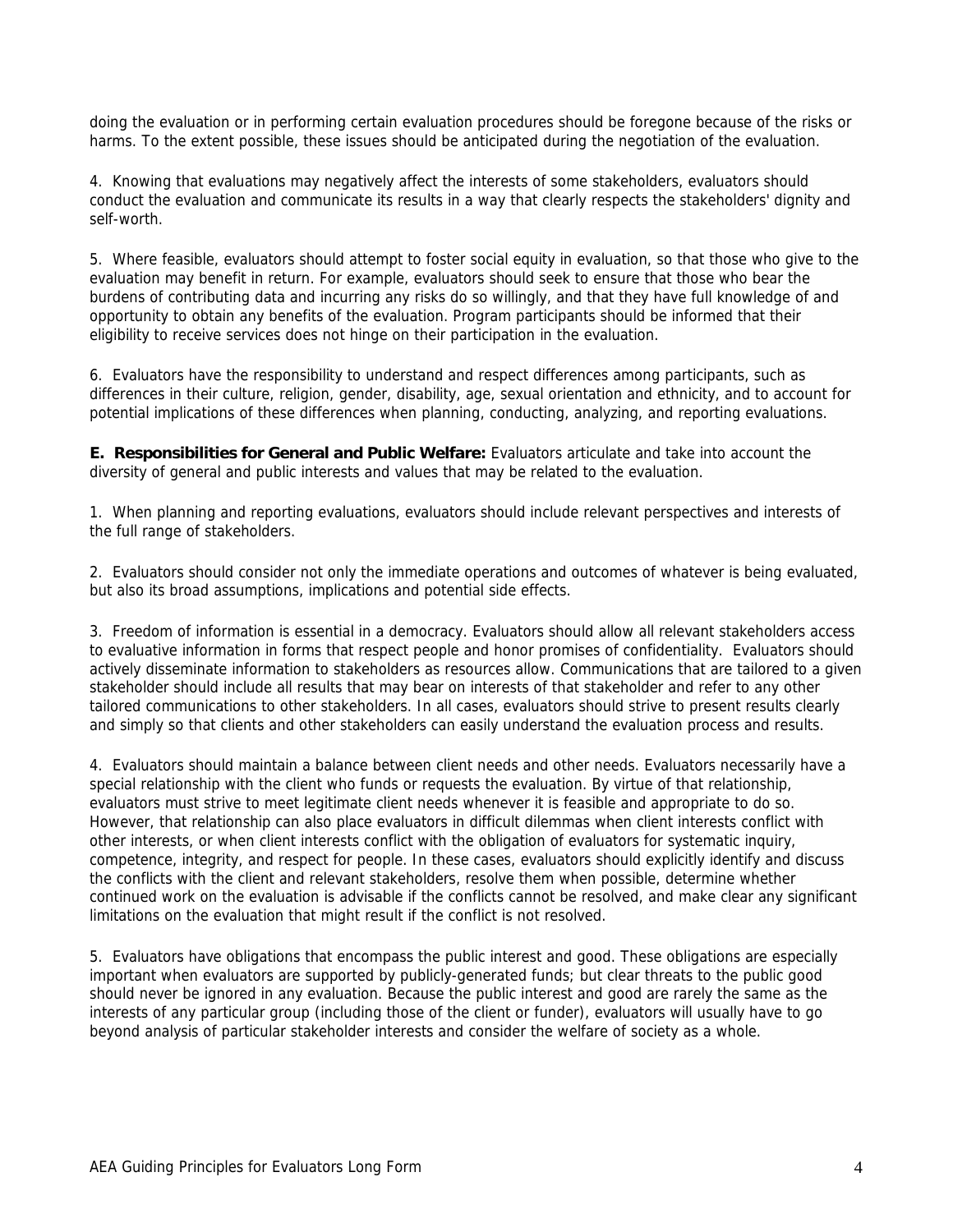## **Background**

In 1986, the Evaluation Network (ENet) and the Evaluation Research Society (ERS) merged to create the American Evaluation Association. ERS had previously adopted a set of standards for program evaluation (published in New Directions for Program Evaluation in 1982); and both organizations had lent support to work of other organizations about evaluation guidelines. However, none of these standards or guidelines were officially adopted by AEA, nor were any other ethics, standards, or guiding principles put into place. Over the ensuing years, the need for such guiding principles was discussed by both the AEA Board and the AEA membership. Under the presidency of David Cordray in 1992, the AEA Board appointed a temporary committee chaired by Peter Rossi to examine whether AEA should address this matter in more detail. That committee issued a report to the AEA Board on November 4, 1992, recommending that AEA should pursue this matter further. The Board followed that recommendation, and on that date created a Task Force to develop a draft of guiding principles for evaluators. The task force members were:

> William Shadish, Memphis State University (Chair) Dianna Newman, University of Albany/SUNY Mary Ann Scheirer, Private Practice Chris Wye, National Academy of Public Administration

The AEA Board specifically instructed the Task Force to develop general guiding principles rather than specific standards of practice. Their report, issued in 1994, summarized the Task Force's response to the charge.

**Process of Development.** Task Force members reviewed relevant documents from other professional societies, and then independently prepared and circulated drafts of material for use in this report. Initial and subsequent drafts (compiled by the Task Force chair) were discussed during conference calls, with revisions occurring after each call. Progress reports were presented at every AEA board meeting during 1993. In addition, a draft of the guidelines was mailed to all AEA members in September 1993 requesting feedback; and three symposia at the 1993 AEA annual conference were used to discuss and obtain further feedback. The Task Force considered all this feedback in a December 1993 conference call, and prepared a final draft in January 1994. This draft was presented and approved for membership vote at the January 1994 AEA board meeting.

**Resulting Principles.** Given the diversity of interests and employment settings represented on the Task Force, it is noteworthy that Task Force members reached substantial agreement about the following five principles. The order of these principles does not imply priority among them; priority will vary by situation and evaluator role.

- A. **Systematic Inquiry:** Evaluators conduct systematic, data-based inquiries about whatever is being evaluated.
- B. **Competence:** Evaluators provide competent performance to stakeholders.
- C. **Integrity/Honesty:** Evaluators ensure the honesty and integrity of the entire evaluation process.
- D. **Respect for People:** Evaluators respect the security, dignity and self-worth of the respondents, program participants, clients, and other stakeholders with whom they interact.